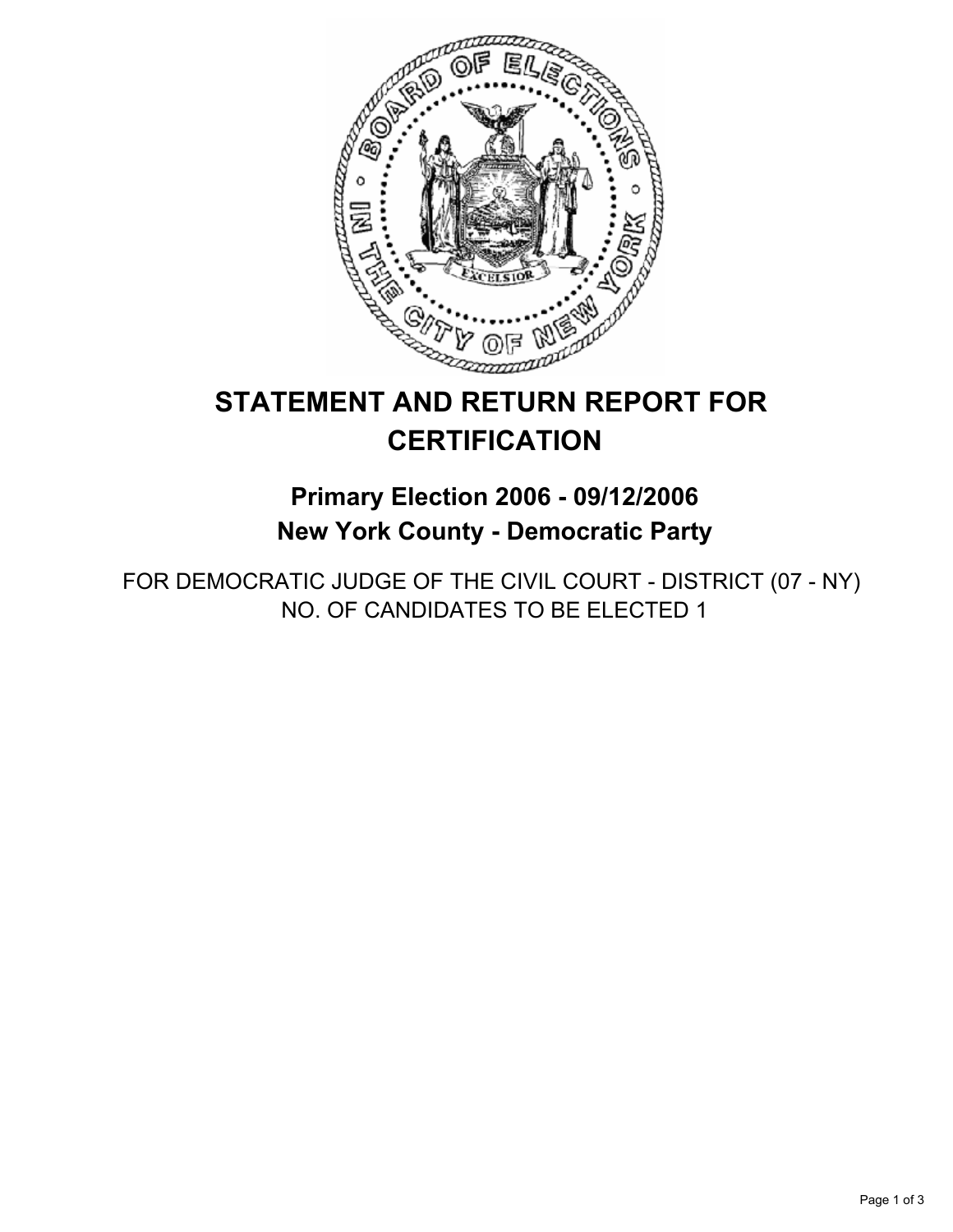

### **ASSEMBLY DISTRICT 68**

| <b>EMERGENCY</b>   |    |
|--------------------|----|
| ABSENTEE/MILITARY  |    |
| <b>AFFIDAVIT</b>   |    |
| <b>RITA MELLA</b>  | 20 |
| MARY V ROSADO      | 15 |
| <b>TOTAL VOTES</b> | 35 |

#### **ASSEMBLY DISTRICT 69**

| <b>TOTAL VOTES</b>                  | 2,603 |
|-------------------------------------|-------|
| <b>GEORGE WASHINGTON (WRITE-IN)</b> |       |
| <b>MARY V ROSADO</b>                | 1,089 |
| <b>RITA MELLA</b>                   | 1,513 |
| <b>AFFIDAVIT</b>                    | 39    |
| ABSENTEE/MILITARY                   | 80    |
| <b>EMERGENCY</b>                    | 30    |

#### **ASSEMBLY DISTRICT 70**

| <b>EMERGENCY</b>   | 5     |
|--------------------|-------|
| ABSENTEE/MILITARY  | 57    |
| AFFIDAVIT          | 45    |
| <b>RITA MELLA</b>  | 1,272 |
| MARY V ROSADO      | 1,232 |
| <b>TOTAL VOTES</b> | 2,504 |

#### **ASSEMBLY DISTRICT 71**

| <b>EMERGENCY</b>            | 0     |
|-----------------------------|-------|
| ABSENTEE/MILITARY           | 142   |
| AFFIDAVIT                   | 100   |
| <b>RITA MELLA</b>           | 3,392 |
| <b>MARY V ROSADO</b>        | 2,418 |
| MATTHEW SCHWEBER (WRITE-IN) |       |
| MIGUEL ESTRELLA (WRITE-IN)  |       |
| RITA MELLA (WRITE-IN)       |       |
| SHARI MICHEL (WRITE-IN)     |       |
| <b>TOTAL VOTES</b>          | 5,814 |

#### **ASSEMBLY DISTRICT 72**

| <b>EMERGENCY</b>   | 0     |
|--------------------|-------|
| ABSENTEE/MILITARY  | 62    |
| AFFIDAVIT          | 81    |
| <b>RITA MELLA</b>  | 2,855 |
| MARY V ROSADO      | 1,666 |
| <b>TOTAL VOTES</b> | 4,521 |